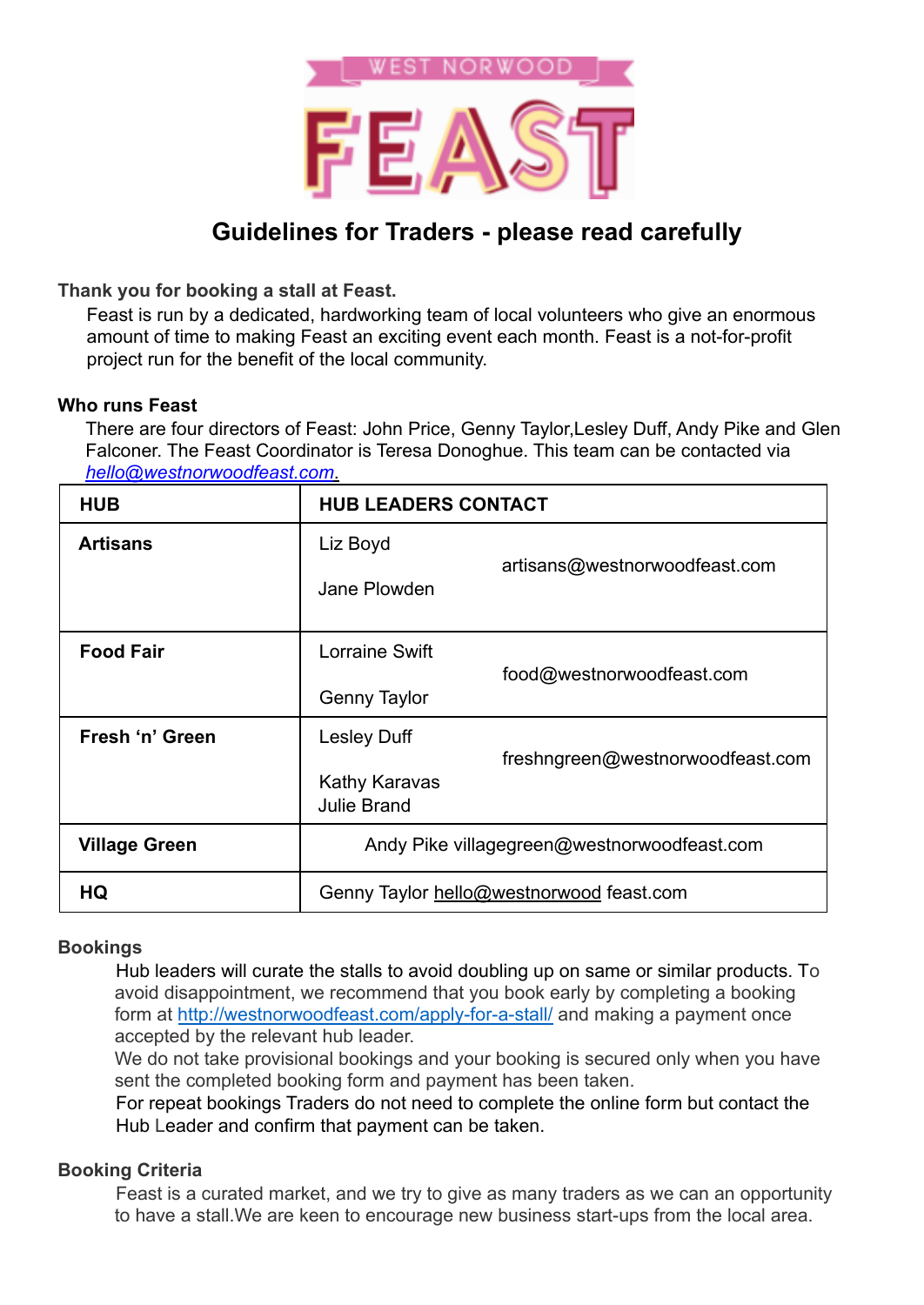Stallholders are chosen on the basis of the quality and creativity of their produce and vicinity to the local area.

All suitable traders who register for Feast are kept in consideration for upcoming events, but you will be contacted by a hub leader to invite you for a specific month.

**Village Green**: The largest Hub, and based outside the West Norwood Health & Leisure Centre, Village Green has a mix of food, craft and vintage stalls. The area is very child friendly, with a 'picnic & play' area on the grass where Feast provides free children's activities.

**Artisans' Market:** Is situated on Chatsworth Way. thai Hub is all about local people selling handmade arts, crafts and fashion.

**Food Fair:** Is in St Luke's garden and has a wide variety of hot and cold street food to take away. You will also fund the Feast HQ gazebo where you can get your questions answered.

**Fresh 'n' Green**: Is situated outside the Library and Picturehouse. And has fresh produce such as meat, fish, cheese, bread, olives, charcuterie, fruit and veg, and fresh organic juices. Also stalls selling flowers, plants and recyclables.

#### **Insurance**

Stallholders need Public Liability Insurance cover. If you don't have this already, the Combined Market Traders Insurance Association (http://www.cmtia.co.uk) provides a suitable policy.

#### **Traders' Licence**

You are not required to have a street traders' licence for this market as it is covered by an overall event licence.

## **Stall Fees**

**All hubs (except Food Fair): £43 – usual stall hire (non-food) All hubs (except Food Fair): £48 – cake/popcorn stall Village Green: £48 – hot food stall Food Fair: £68 – hot food stall Food Fair: £65 – cake/popcorn stall Non-food sharing stall: £25** (this option may not always be available)Sharing must be approved with the Hub Leader before booking. **Table hire: £5**

## **Payment**

Traders pay via our on online payment system, Go Cardless, for which you will be sent a link via Go Cardless by a Hub Leader.

Once you have registered your bank account details with Go Cardless, your hub leader will be able to log in to take the payment.

It takes five days for the payment to clear into the Feast account; you always receive a notification from Go Cardless when a payment is taken and this is a few days before the funds leave your account. Your hub leader will usually email in advance to give notice of the day when they plan to take payment.

You can cancel your Go Cardless account at any time, but if you wish to attend Feast again, we will have to ask you to re-authorise your account so another payment can be taken (or if you need to update the account with new bank details). Payments are usually taken on a month by month basis, so money should never leave your account unexpectedly.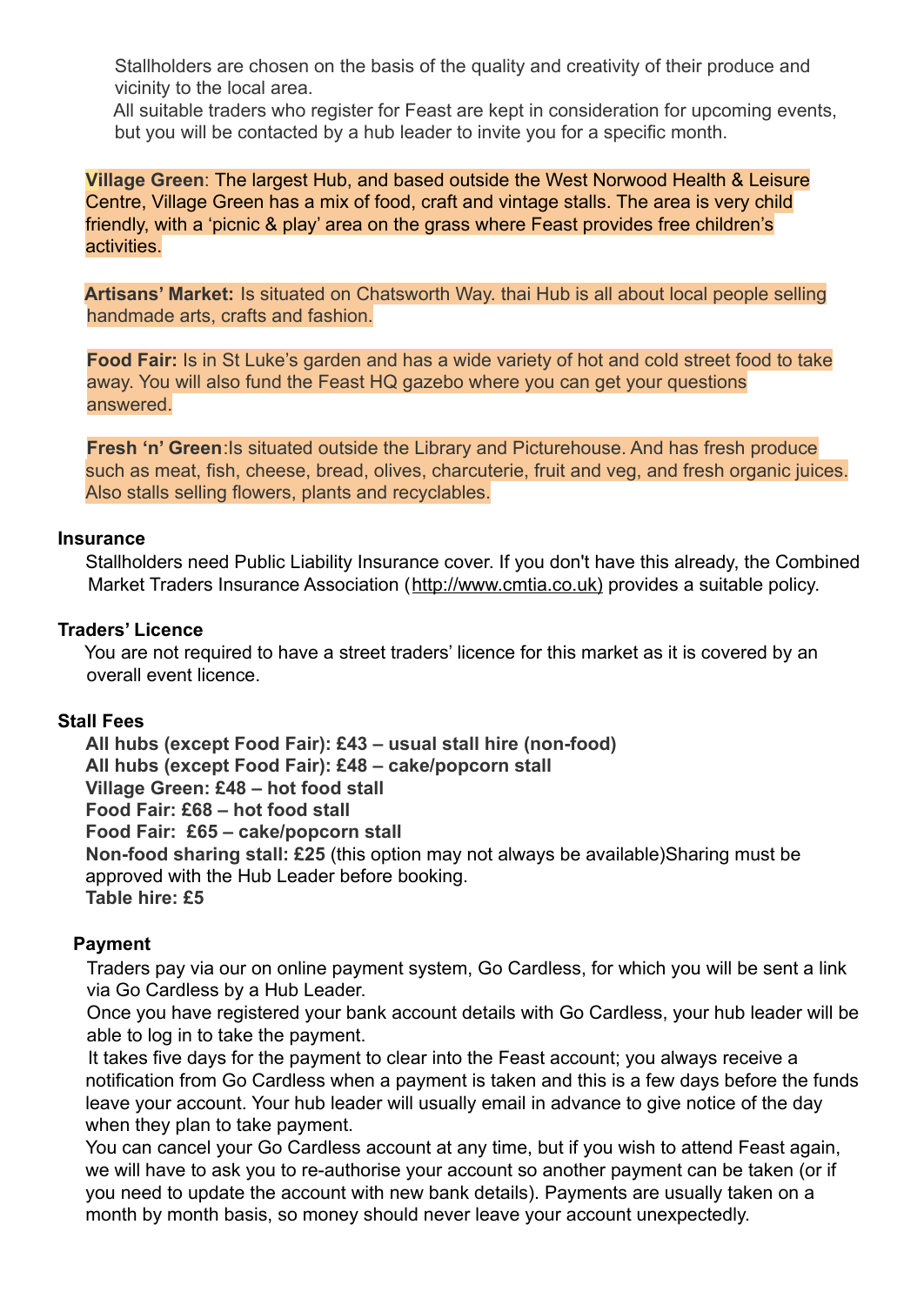## **Stall Cancellation**

• Please let the hub leaders know as soon as you are unable to attend a Feast. As a non profit organisation we cannot afford to lose stall fees. Our cancellation policy is:

| <b>Notice period Amount of refund</b> |  |
|---------------------------------------|--|
| Between 1 to 2 weeks 25% refund       |  |
|                                       |  |
| Less than 1 week 0% refund            |  |

## **Feast Cancellation**

Feast reserves the right to cancel or downsize the market either before or during the event. This will only ever be in extreme circumstances, such as a severe weather forecast, and we will give traders who are preparing food as many hours warning as possible. As a trader, you will not be charged if you cannot attend Feast under these circumstances. Your payment will either be reimbursed or carried forward to your next booking.

## **Set Up and Take Down**

West Norwood Feast opens at 10am and finishes trading at 4pm.

| Hub                  | Stall set up from time - please do not arrive before<br>this time.                 |
|----------------------|------------------------------------------------------------------------------------|
| <b>Artisans</b>      | 9 am                                                                               |
| <b>Food Fair</b>     | 7.30am (All cars must be removed from outside the<br>church by 9.15 at the latest) |
| Fresh 'n' Green      | 8.30am                                                                             |
| <b>Village Green</b> | 8.30 am                                                                            |

• Please make sure you are on site by 9am at the latest and ready to start trading at 10am. Please do not be late.

• Please do not vacate or clear away your stall until trading ends at 4pm.

## **Feast kit care**

Please do not use tape on the struts of your gazebo and remove all string etc at the end of the day as these interfere with the closing mechanism. Should you wish, you can take backs and sides down and give them to a Feast volunteer. Do not put them on the ground. Do not overload the tables or put hot pots on them.

# **Rubbish and recycling**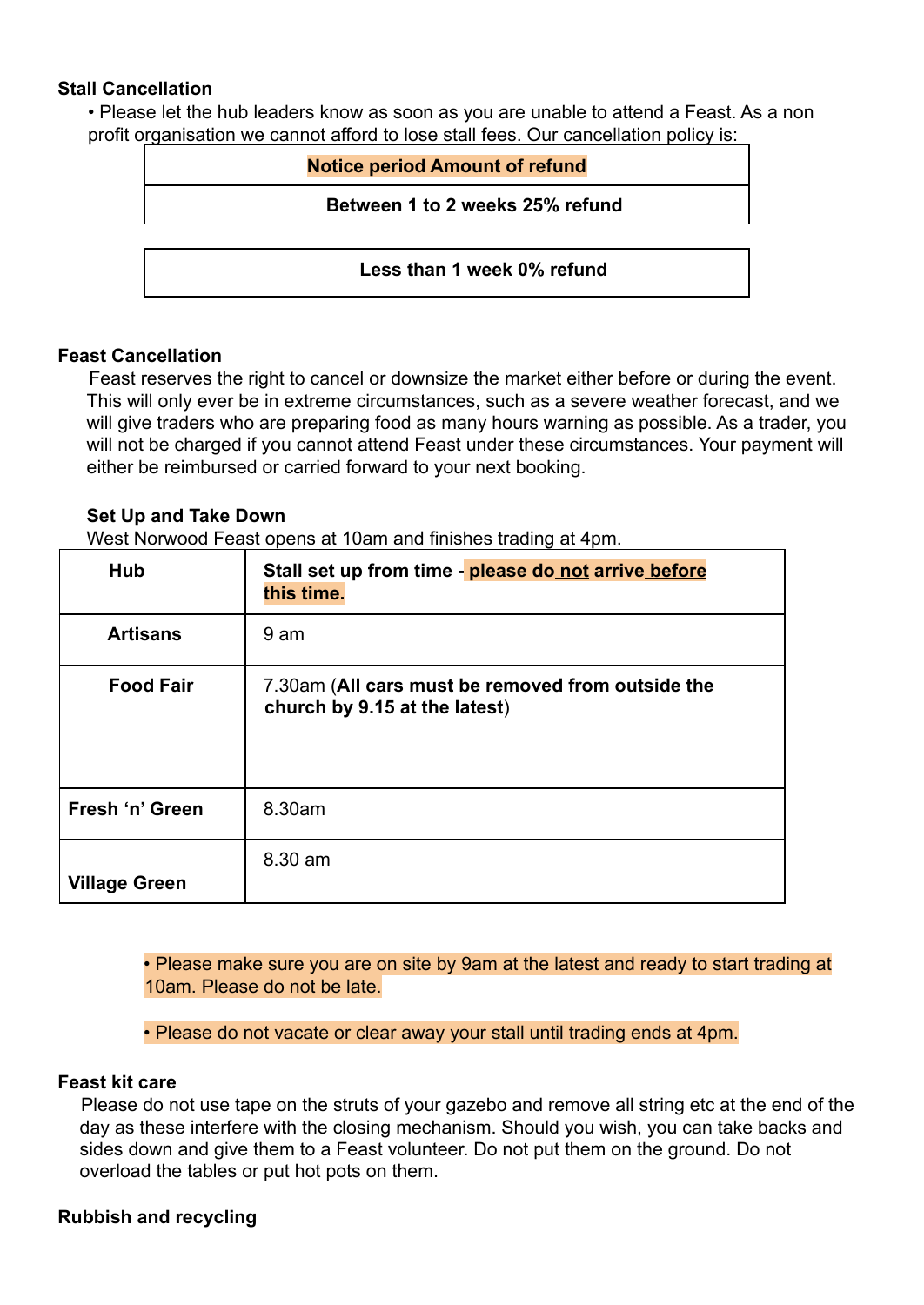● All traders must respect the site by **taking all rubbish away with them.** All our sites have been kindly loaned to us and we ask all traders please do not create litter, mess or any damage. If you cause any damage or see any damage being caused, please inform the hub leader. **Anyone leaving rubbish or litter may not be offered a stall in the future.**

● Feast is trying hard to be more eco-friendly. Please use recycled and recyclable packaging as much as possible.

# **Unloading**

• Traders can unload on site but may be asked to move vehicles parked off site to nearby street parking locations. **No vehicles will be allowed on site after 9.15 am.**

## **Parking**

• Details of the nearest street parking bays can be provided – please ask your Hub Leader when you arrive. Parking is free locally on Sundays.

## **Stalls**

- By booking a stall at Feast you agree to use one of our Feast-branded stalls. In certain circumstances, you may wish to use your own stalls, please discuss this with the Hub Leader at the time of booking, as there may be space restrictions. (Feast does not provide a discount in the event you bring your own stall.) Feast will provide you with a stall and if you book one, a table. Feast does not provide chairs or extra tables. Please bring your own chair if you would like to sit during the day.
- Each stall is 3m x 2m
- A stall comes with a 2m x 0.6m table, unless you are sharing a stall. Shared stalls have two 1.5m-long tables.
- You can bring a smaller table and display stands. Please bring a cloth to cover the table.
- You will need to bring a mat for Food Fair if the weather has been wet. Or if advised.

# **Food Traders Only - please read carefully**

• All new food businesses in the UK must register with their local authority at least **28 days** before they intend to start trading. Lambeth- based businesses may register via their website: https://www.lambeth.gov.uk/business-services-rates-and-licensing/food-safety/food-market-tra ders-guide

# • All food traders must have a **current food hygiene certificate**, **a recent risk assessment (HACCP) relating to food safety practice**.

• All food market traders are required to complete and return the **Food Market Traders Questionnaire** (request this from the hub leader) before they start trading at a market in Lambeth. The questionnaire must be completed by all types of food market traders, including retailers of produce such as fruit and vegetables, drinks, cheeses etc. Please complete all parts of this questionnaire with as much detail as possible – failure to return a completed questionnaire could result in the delay or disqualification from trading at a Lambeth market. The completed form should be returned to Lambeth at least **4 weeks (28 days) before the date you wish to start trading**.

• Food traders are asked to pay particular attention to the regulations concerning display of food to prevent contamination, good hand hygiene, temperature control, traceability and food safety management. Further detailed guidance can be found here https://www.food.gov.uk/business-industry

• Food traders need to be mindful of good practice set down by the Food Safety Act 1990,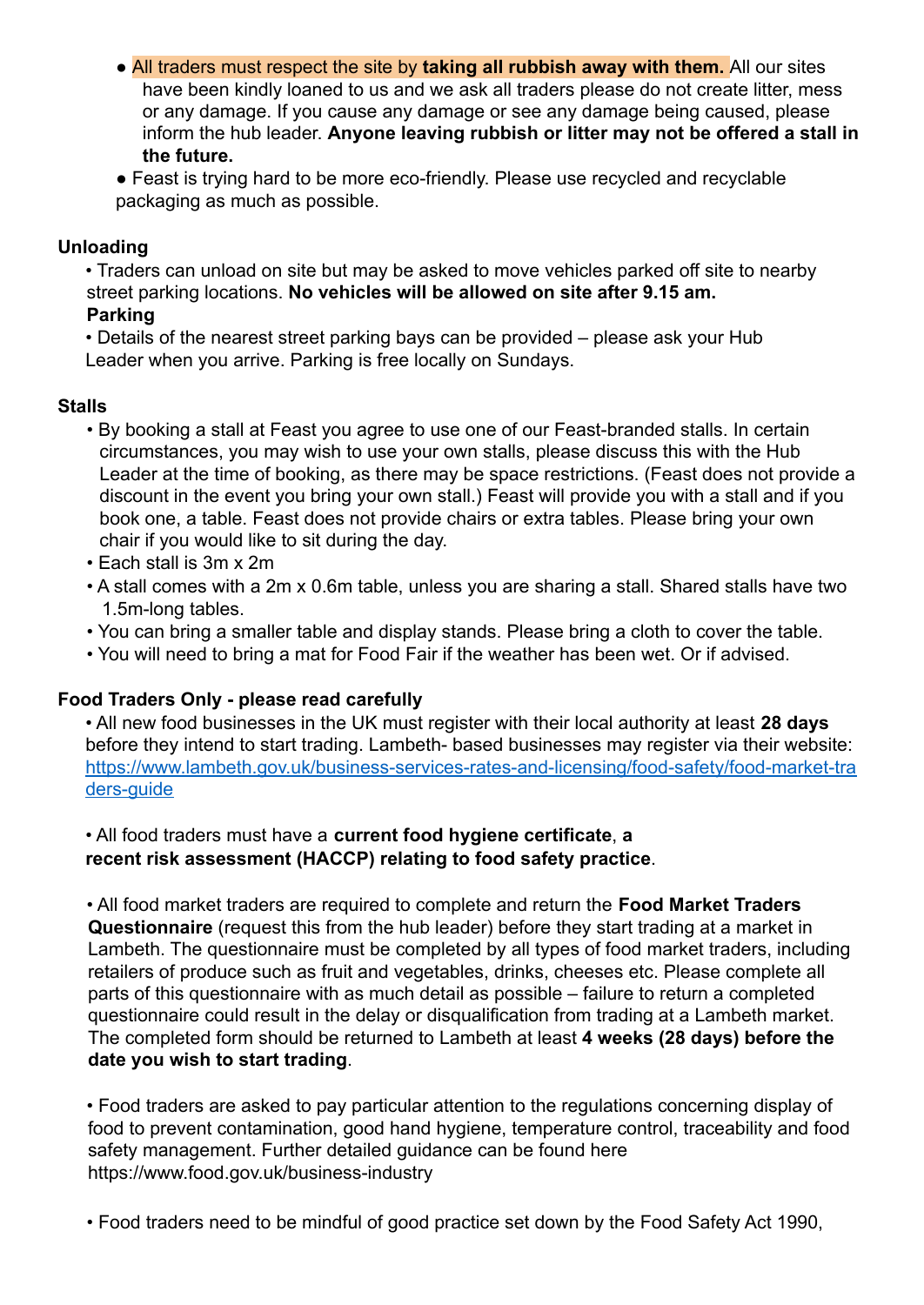which makes it an offence for anyone to sell or process food for sale that is harmful to health. It also places an obligation on businesses to ensure that their activities are carried out in a hygienic way. http://www.legislation.gov.uk/ukpga/1990/16/contents

• Further detailed information can be found at the Food Standards Agency regulations web page:

http://www.food.gov.uk/enforcement/regulation/#.UYquEjJwZoI

• From time to time, the West Norwood Feast is inspected by

Lambeth food inspectors. If standards fall below an acceptable level, Lambeth can stop you trading and take legal action where necessary.

• The Lambeth Food Team can assist you in providing guidance and advice. They also have a range of leaflets, policies and information on food safety courses. Please contact: Tel: 020 7926 6110

Email: foodhealthandsafety@lambeth.gov.uk

## **Cooking equipment and generators**

Traders at Food Fair are permitted to use gas burners and barbecues. However, these must be officially safety checked before use and cordoned off from the public. If you ordinarily use a generator, please discuss with the Hub Leader at the time of booking. Feast asks that you do not bring your own generator unless authorised specifically by your Hub Leader, so we can avoid unnecessarily noisy or polluting generators.

#### **Fire safety**

In the event you are using any flammable substances (such as gas, coal or oil), you must have the correct fire safety equipment with you at all times – either a small fire extinguisher, fire blanket or bucket of sand.

#### **Packaging**

Please keep packaging to a minimum and use recyclable packaging to serve products.

#### **Water**

Bring your own supply of water. Water is available in emergencies from within the churchyard at St Luke's.

#### **Toilets**

At present, the only toilets available are at the West Norwood Library and Picturehouse and West Norwood Leisure Centre, at Village Green.

#### **Feast HQ**

In the unlikely event that you cannot find the Hub Leader or any other Feast staff member; you'll find the on-day event management team at HQ, St Luke's Memorial Garden from 10am to 4pm.

#### **Promotion**

Please send any promotional material, such as photos and descriptions of your goods, your website and any social media links (twitter handle, Facebook page, Instagram, blog, etc) in the weeks before the Feast and we will aim to add you to the promotions we do for the day. Send the material by email to your Hub Leader.

#### **Comments and suggestions**

Any comments to be directed to the Hub Leader at Feast on the day. Thereafter, direct any